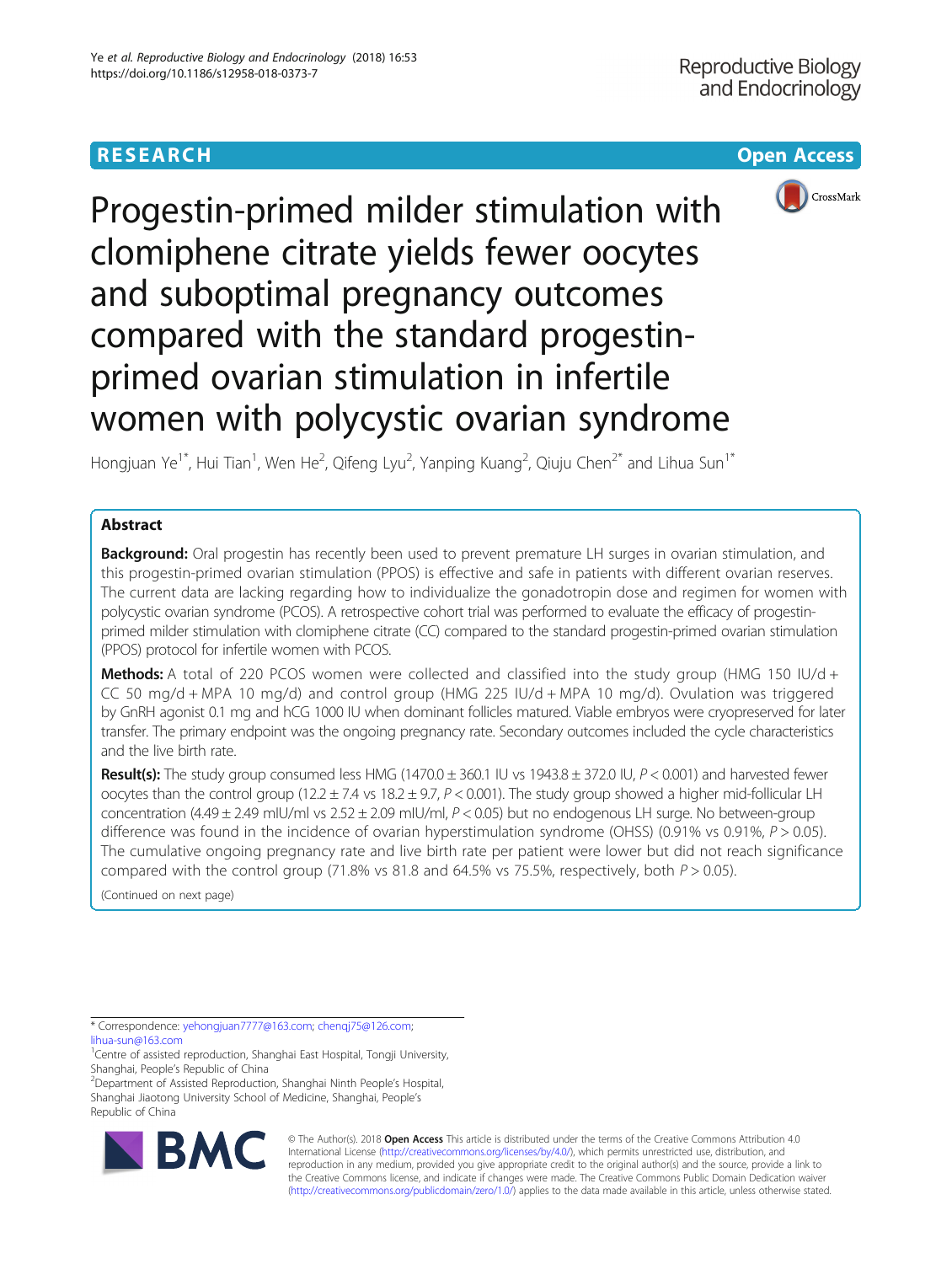# (Continued from previous page)

**Conclusion(s):** The milder PPOS with CC in PCOS women led to lower oocyte yields and suboptimal pregnancy outcomes compared to the standard PPOS treatment. The two regimens both achieved a low incidence of OHSS. The results from the CC combination regimen provide a new insight for developing a more patient-friendly protocol for PCOS women.

Keywords: Polycystic ovarian syndrome, Progestin-primed ovarian stimulation, Clomiphene citrate, In vitro fertilization, Freeze-only

# Background

Polycystic ovarian syndrome (PCOS) is an endocrine disorder affecting 5–10% of reproductive-age women worldwide [[1](#page-6-0)]. Approximately 74% of women with PCOS seeks pregnancy assistance, including induced ovulation, insemination or in vitro fertilization (IVF) [\[2](#page-6-0)]. However, PCOS women undergoing IVF treatment typically produce an increased number of oocytes, which are often of poor quality, leading to a lower fertilization rate and a higher miscarriage rate  $[3]$  $[3]$ . They also face a higher risk of moderate/severe ovarian hyperstimulation syndrome (OHSS) [[4,](#page-7-0) [5](#page-7-0)].

Thanks to the progress of vitrification, oral progestin has been successfully used to prevent premature LH surges in women undergoing ovarian stimulation [\[6](#page-7-0)–[8\]](#page-7-0). This progestin-primed ovarian stimulation (PPOS) yields a comparable pregnancy outcome, although it consumes a slightly higher gonadotropin dosage than conventional short protocols [\[6](#page-7-0)]. PPOS is approved its efficacy and safety in the population of low-ovarian-reserve, normal-ovarian-reserve and PCOS women  $[8-10]$  $[8-10]$  $[8-10]$ , so PPOS in combination with a freeze-only policy shows good potential to compete with conventional protocols. The existing data from clinical trials often use the equal initiating doses of gonadotropin for women with or without PCOS, but relevant data are lacking about how to individualize the gonadotropin dose and regimen for PCOS women undergoing ovarian stimulation.

Clomiphene citrate (CC) has been a first-line drug for ovulation induction for anovulatory infertility. Its advantages include its oral route, low costs and easy access compared to gonadotropins [[11,](#page-7-0) [12](#page-7-0)]. CC is also used in GnRH antagonist protocols, and the combination of CC and GnRH antagonist is likely to reduce the risk of OHSS, medication costs and gonadotropin duration compared to those without CC, but it accompanies with an increased risk of premature LH surges [[13](#page-7-0)–[15\]](#page-7-0). Limited data are available about the role of CC in PPOS for PCOS women  $[16]$  $[16]$  $[16]$ . In this trial, we attempted to test the hypothesis that in women with PCOS, the milder stimulation of PPOS in combination with CC would provide an acceptable clinical outcome compared with standard PPOS protocol using conventional initiating dose of gonadotropin. Our ultimate aim was to optimize the PPOS protocol and make it more patient-friendly.

# **Methods**

## Study setting and subjects

A retrospective cohort trial was conducted at the department of assisted reproduction of the Ninth People's Hospital of Shanghai Jiaotong University School of Medicine. This study was approval by the Ethics Committee (Institutional Review Board) of Shanghai Ninth People's Hospital. The PCOS diagnosis criteria followed the Rotterdam consensus. PCOS was diagnosed by the presence of menstrual disturbance combined with either hyperandrogenism (hirsutism or hyperandrogenaemia) or polycystic ovary on ultrasonography (defined as an ovary that contained ≥12 antral follicles) and excluded other causes of hyperandrogenism (congenital adrenal hyperplasia, Cushing's syndrome, androgen-producing tumours) and ovulation dysfunction (hyperprolactinaemia and thyroid dysfunction). In addition, this study only included women no more than 40 years of age and with baseline serum FSH no more than 10 mIU/ml. Women with functional cysts on the ovaries or medical conditions that contraindicated assisted reproductive technology and/or pregnancy were excluded. A total of 220 infertile women with PCOS from April 2014 to November 2015 were included and classified into the study group  $(HMG + MPA + CC)$  and the control group  $(HMG + MPA)$ . A flowchart of the study is shown in Fig. [1.](#page-2-0)

### Ovarian stimulation protocol

In the study group, a low dose of HMG (150 IU daily), CC 50 mg and MPA 10 mg daily were started from cycle day 3 or after an episode of withdrawal bleeding. MPA was used to prevent premature ovulation during the ovarian stimulation. Follicle monitoring by transvaginal ultrasound and serum hormone measurements (FSH, LH,  $E_2$  and progesterone) were performed 5 days later. HMG doses were then adjusted according to the ovarian response (range 150–300 IU daily). Oocyte maturation was triggered by triptorelin 0.1 mg (Decapeptyl, Ferring Pharmaceuticals, Germany) and urinary human chorionic gonadotropin (hCG 1000 IU, Lizhu Pharmaceutical Trading Co., China) when at least three follicles reached diameters of 18 mm or more. Cumulus oocyte complexes were collected 36 h later. All follicles larger than 10 mm in diameter were aspirated.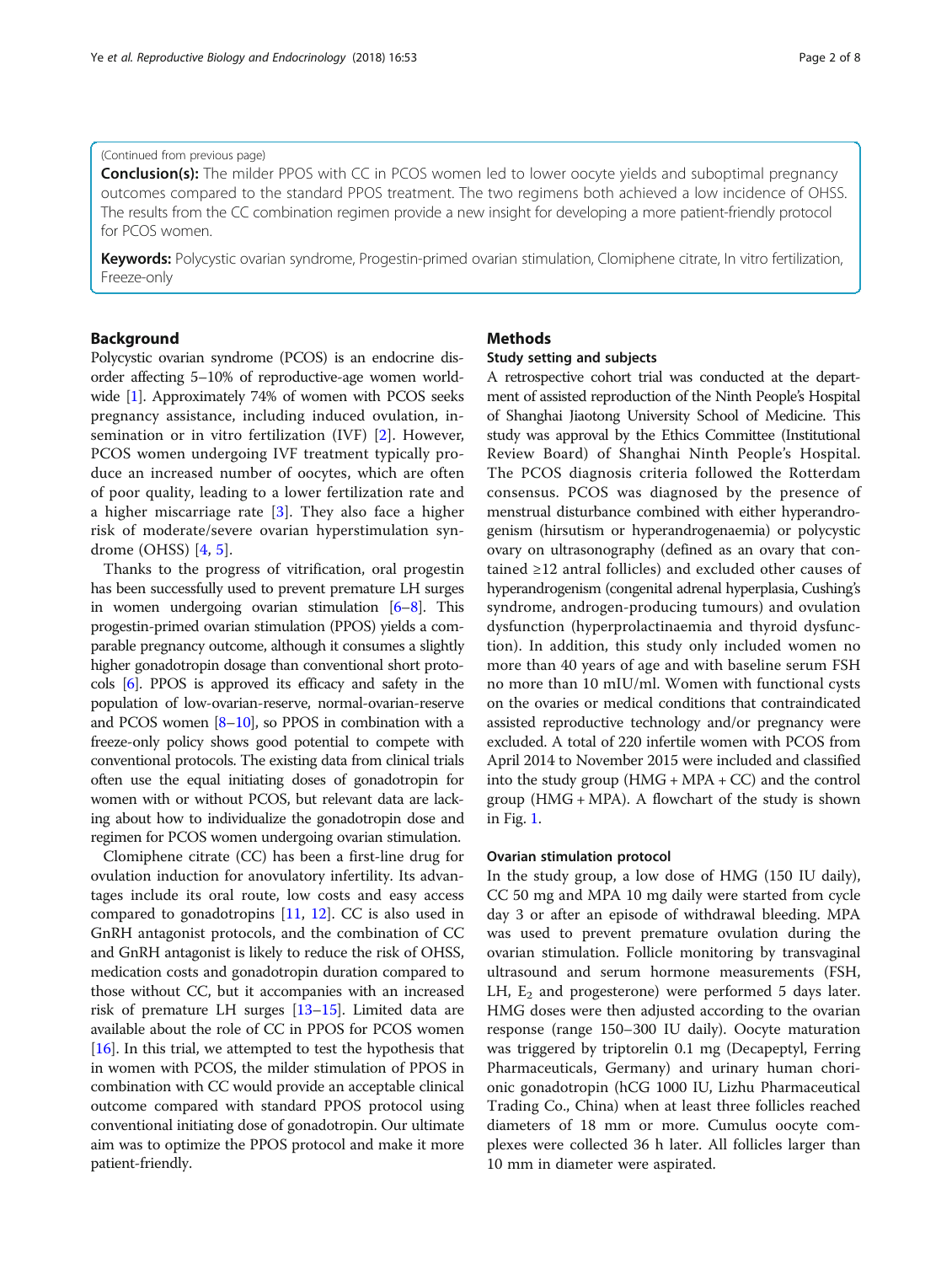<span id="page-2-0"></span>

In the control group, HMG 225 IU and MPA 10 mg daily were initiated from cycle day 3 or after an episode of withdrawal bleeding. Follicle monitor and hormone assay were performed 5 days later. HMG dose was then adjusted according to the ovarian response, and MPA dose was consistent up to the trigger day. The criteria of mature follicle and the trigger methods were the same as above.

Fertilization was carried out in vitro after oocyte retrieval depending on the semen parameters and previous fertilization situation. Embryos were examined for the number or regularity of blastomeres and the degree of fragmentation. All top-quality cleavage-stage embryos (grade 1 and grade 2, 6-cell embryos and above) were frozen within three days after oocyte retrieval. The non-top-quality embryos were placed in further extended culture, and good-morphology blastocysts were frozen. Cleavage-stage embryos and blastocysts were frozen by vitrification as described previously [[17\]](#page-7-0).

# Endometrium preparation and FET

Endometrium preparation for FET was arranged on the second cycle after oocyte retrieval. The first choice was using a letrozole-induced- ovulation cycle. Letrozole 5 mg was administered for 5 days, and then, follicle growth was monitored beginning on day 10. At times, a low dose of HMG (75 IU/day) was used to stimulate follicle growth and endometrial lining. The timing of FET was performed 4 or 5 days later, after a spontaneous or hCG-induced LH surge. Hormone replacement treatment was recommended for patients with thin endometrium and patients in whom letrozole failed. Oral ethinyl oestradiol 75 mcg/day was administered from cycle day 3 onwards. Once the endometrial lining was > 8 mm thick, femoston (Solvay Pharmaceuticals B.V.) 8 mg/day was started. The time of thawing and transfer was determined on the third day after femoston administration [[17\]](#page-7-0). Each patient received no more than two embryos at one time. Once pregnancy was achieved, the luteal support was continued until 10 weeks of gestation.

# Hormone measurement

Serum FSH, LH, E<sub>2</sub>, and progesterone were measured on menstrual cycle day 3, day 8–11 (after 5–7 days of stimulation), the trigger day and the day after trigger. Hormone levels were determined with chemiluminescence (Abbott Biological B.V. Netherlands). The lower limits of sensitivity were as follow: FSH 0.06 mIU/ml, LH 0.09 mIU/ml,  $E_2$  10 pg/ml and progesterone 0.1 ng/ml. The upper limit of  $E_2$  measurement was 5000 pg/ml. If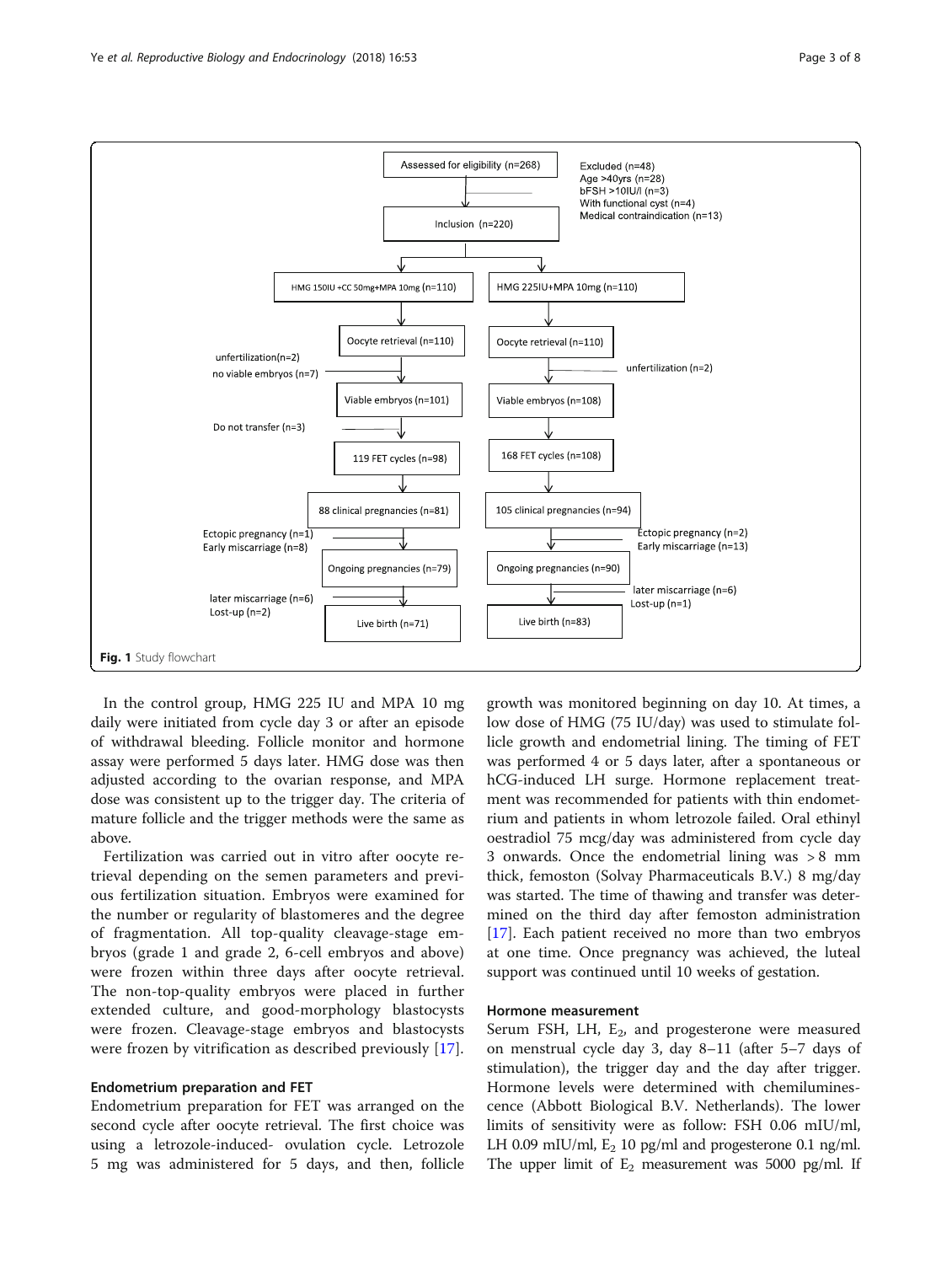serum  $E_2$  on the trigger day or the day after was higher than the upper limit, it was recorded as 5000 pg/ml.

### Outcome variables

The primary measure analysed was the cumulative ongoing pregnancy rate, which was defined as the proportion of patients with ongoing pregnancy after the gestation age of 12 weeks. The secondary measures included the stimulation duration, gonadotropin consumption, incidence of premature LH surge and OHSS, the number of oocytes retrieved, the number of viable embryos, the proportion of mature oocytes and the live birth rate. The implantation rate was calculated as the number of gestational sacs visualized on transvaginal ultrasound divided by the number of transferred embryos. Clinical pregnancy was defined as the presence of foetal cardiac activity confirmed by transvaginal ultrasound. The cumulative live birth rate was defined as the total number of live births divided by all participants.

# Statistical analysis

The data were evaluated by Student's t-test for continuous variables of normal distribution, the Mann-Whitney U-test for continuous variables of non-normal distribution, the x<sup>2</sup>-test or Fisher's exact for categorical variables, as appropriate. All tests were two-sided, and  $P < .05$  was considered statistically significant. All data were analysed using the Statistical Package for the Social Sciences for Windows (SPSS, version 19).

### Results

# Patient characteristics

The basal demographical and hormonal characteristics are shown in Table 1. A total of 220 patients completed this trial. There were no significant between-group differences in age, body mass index (BMI), previous IVF failures, infertility duration, menstrual cycle, indication for IVF or basal hormonal profile. All women completed one oocyte retrieval cycle, 208 patients had 1–15 viable embryos harvested, and 12 cases were cancelled before transfer due to either non-fertilization or no transferrable embryos. A total of 205 women completed 287 FET cycles in the following two years.

# Ovarian stimulation, follicle development, and oocyte performance

Clinical and cycle characteristics of ovarian stimulation in both groups are shown in Table [2.](#page-4-0) The study group (HMG + MPA + CC protocol) had a similar stimulation duration  $(9.2 \pm 1.3$  days vs  $9.1 \pm 1.2$  days,  $P > 0.05$ ) and consumed less HMG (1470.0 ± 360.1 IU vs 1943.8 ± 372.0 IU,  $P < 0.05$ ). The numbers of oocytes retrieved, MII oocytes, and fertilized oocytes in the study group were significantly lower than those in the control group  $(P < 0.05)$ . Consequently, the number of viable embryos

|                              | <i>۱۱۷۱</i> - ۱۱۷۱۱ - ۱۱۷۱۱ ۱۱۱۱۱۱<br>$n = 110$ | $(1.1191 \cup 1.11911)$<br>$n = 110$ |
|------------------------------|-------------------------------------------------|--------------------------------------|
| Age (y)                      | $30.5 \pm 3.7$                                  | $30.6 \pm 3.4$                       |
| Duration of infertility (y), | $3.5 \pm 2.6$                                   | $3.9 \pm 2.3$                        |
| BMI ( $kg/m^2$ ) n (%)       |                                                 |                                      |
| $19 - 24.9$                  | 80(72.7%)                                       | 81(73.6%)                            |
| $25 - 29.9$                  | 25(22.7%)                                       | 24(21.8%)                            |
| $> = 30$                     | 5(4.5%)                                         | 5(4.5%)                              |
| Previous IVF failures, n(%)  |                                                 |                                      |
| $\overline{O}$               | 89(80.9%)                                       | 88(80.8%)                            |
| $1 - 3$                      | 21(19.1%)                                       | 22(19.2%)                            |
| Indication for IVF n (%)     |                                                 |                                      |
| PCOS only                    | 27(24.5%)                                       | 30(27.3%)                            |
| PCOS+ male factor            | 21(19.1%)                                       | 25(22.7%)                            |
| PCOS+ tubal factor           | 52(52.7%)                                       | 49(44.5%)                            |
| PCOS+ other                  | 4(3.6%)                                         | 6(5.5%)                              |
| Menstrual cycle n (%)        |                                                 |                                      |
| Regular                      | $3(2.1\%)$                                      | 3(2.7%)                              |
| Oligomenorrhea               | 82(74.5%)                                       | 91(82.7%)                            |
| Amenorrhea                   | 25(22.7%)                                       | 16(14.5%)                            |
| Antral follicle counts       | $17.9 \pm 6.3$                                  | $18.8 \pm 7.1$                       |
| Baseline hormones            |                                                 |                                      |
| FSH (mIU/ml)                 | $4.94 \pm 1.10$                                 | $5.0 \pm 1.17$                       |
| LH (mIU/ml)                  | $5.03 \pm 3.18$                                 | $5.61 \pm 3.36$                      |
| $E_2(pq/ml)$                 | $32.54 \pm 10.34$                               | $30.32 \pm 12.52$                    |
| P(nq/ml)                     | $0.26 \pm 0.19$                                 | $0.27 \pm 0.19$                      |
| $T$ (ng/ml)                  | $0.35 \pm 0.13$                                 | $0.40 \pm 0.19$                      |

No significant difference was found between the two groups ( $P > 0.05$ )

in the study group was significantly lower than in the control group  $(4.8 \pm 3.5 \text{ vs. } 6.2 \pm 3.7, P < 0.05)$ . No between-group differences were found in the oocyte retrieval rate, but the maturation rate and the proportion of viable embryos per oocyte retrieved were better in the study group (respectively, 87.4% vs 80.3 and 39.5% vs 34.0%, both  $P < 0.05$ ). The cycle cancellation due to zero viable embryos was significantly higher in the study group (9.1% vs 1.8%,  $P < 0.05$ ). One patient experienced moderate or severe OHSS in each group  $(P > 0.05)$ .

# Hormone profile during treatment

The serum concentrations of FSH, LH,  $E_2$  and P in the two groups are presented in Fig. [2](#page-4-0). FSH in the study group was slightly lower than in the control group during the mid-follicular phase ( $P < 0.05$ ). LH gradually decreased during ovarian stimulation in the control group; in contrast, LH in the study group showed a slight rise initially, followed by a downward trend, and the mean

Control group  $(HMAC + MDA)$ 

# Table 1 The basic characteristics of PCOS women in this trial

Study group  $(HMG + MDA + CC)$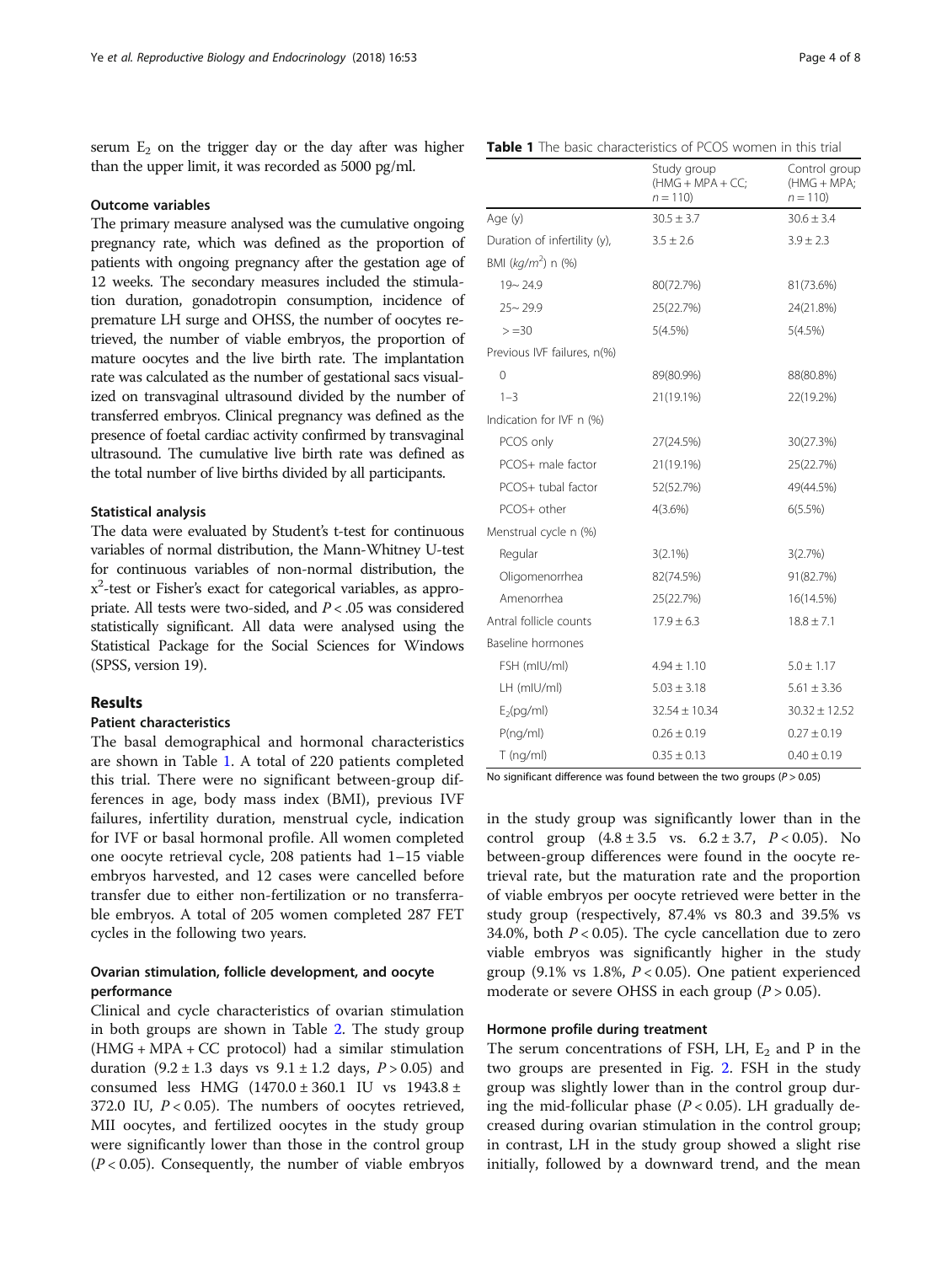| <b>TADIC</b> A THE CYCLE CHARACTERISTICS OF CONTINUITY OVAHALL SUITIGRATION IN THE TWO GIOGOS |             |  |  |  |
|-----------------------------------------------------------------------------------------------|-------------|--|--|--|
| Study group                                                                                   | Control gr  |  |  |  |
| $(HMG + MPA + CC: n = 110)$                                                                   | $(HMG + M)$ |  |  |  |

<span id="page-4-0"></span>Table 2 The cycle characteristics of controlled ovarian stimulation in the two groups

|                                                          | Study group<br>$(HMG + MPA + CC; n = 110)$ | Control group<br>$(HMG + MPA; n = 110)$ | $P$ value |
|----------------------------------------------------------|--------------------------------------------|-----------------------------------------|-----------|
| hMG doses (IU)                                           | $1470.0 \pm 360.1$                         | $1943.8 \pm 372.0$                      | < 0.001   |
| hMG duration (days)                                      | $9.2 \pm 1.3$                              | $9.1 \pm 1.2$                           | 0.594     |
| No. of $> 10$ mm follicles on trigger day                | $17.6 \pm 8.4$                             | $21.2 \pm 8.3$                          | 0.001     |
| No. of $> 14$ mm follicles on trigger day                | $13.8 \pm 8.4$                             | $17.2 \pm 9.3$                          | 0.004     |
| No. of oocytes retrieved(n)                              | $12.2 \pm 7.4$                             | $18.2 \pm 9.7$                          | < 0.001   |
| No. of maturation oocytes (n)                            | $10.7 \pm 6.3$                             | $14.6 \pm 8.2$                          | < 0.001   |
| No. of fertilization (n)                                 | $8.6 \pm 5.6$                              | $12.6 \pm 7.7$                          | < 0.001   |
| No. of viable embryos(n)                                 | $4.8 \pm 3.5$                              | $6.2 \pm 3.7$                           | 0.007     |
| Oocyte retrieval rate (%)                                | 58.8% (1343/2285)                          | 60.1% (2006/3335)                       | 0.302     |
| Oocyte maturation rate (%)                               | 87.4% (1174/1343)                          | 80.3% (1610/2006)                       | < 0.001   |
| The proportion of viable embryo per oocyte retrieved (%) | 39.5% (531/1343)                           | 33.8% (678/2006)                        | 0.001     |
| Cancellation for no viable embryos (%)                   | $9.1\%$ (10/110)                           | $1.8\%$ (2/110)                         | 0.018     |
| Incidence of moderate/severe OHSS (%)                    | $0.91\%$ (1/110)                           | $0.91\%$ (1/110)                        | 1.00      |

LH value on the trigger day was significantly higher than in the control group  $(4.49 \pm 2.49 \text{ m})$  ws  $2.52 \pm 2.09$ mIU/ml,  $P < 0.05$ ). No endogenous LH surge occurred in either group ( $P > 0.05$ ). The LH value on the post-trigger day showed a dramatic increase in the two groups, with no between-group difference  $(P > 0.05)$ .

 $E_2$  increased gradually, accompanied by with multiple growing follicles during the ovarian stimulation, and no difference was found between the two groups  $(P > 0.05)$ . The measured  $E_2$  values were underestimated in 114 cases due to the upper limit of 5000 pg/ml, so the comparison of  $E_2$  between the two groups was compromised. Serum P showed a gradual increase during ovarian stimulation and increased significantly after trigger in both groups.

# Pregnancy outcomes in FET cycles

The pregnancy outcomes from FET are shown in Table [3](#page-5-0). A total of 287 FET cycles were completed in the two groups, including 66 women who finished at least two transfers. The control group yielded more embryos, which were able to finish more FET cycles in the following two years. The mean transfer cycles per patient were 1.5 in the control group and 1.1 in the study group in the following two years. A total of 560 embryos were thawed and the survival rate was 99.3% (556/560). The remnant embryos were, respectively, 350 and 303 in the control and study group, which were the suplus embryos in pregnant cases except for three cases in study group without their transfer.

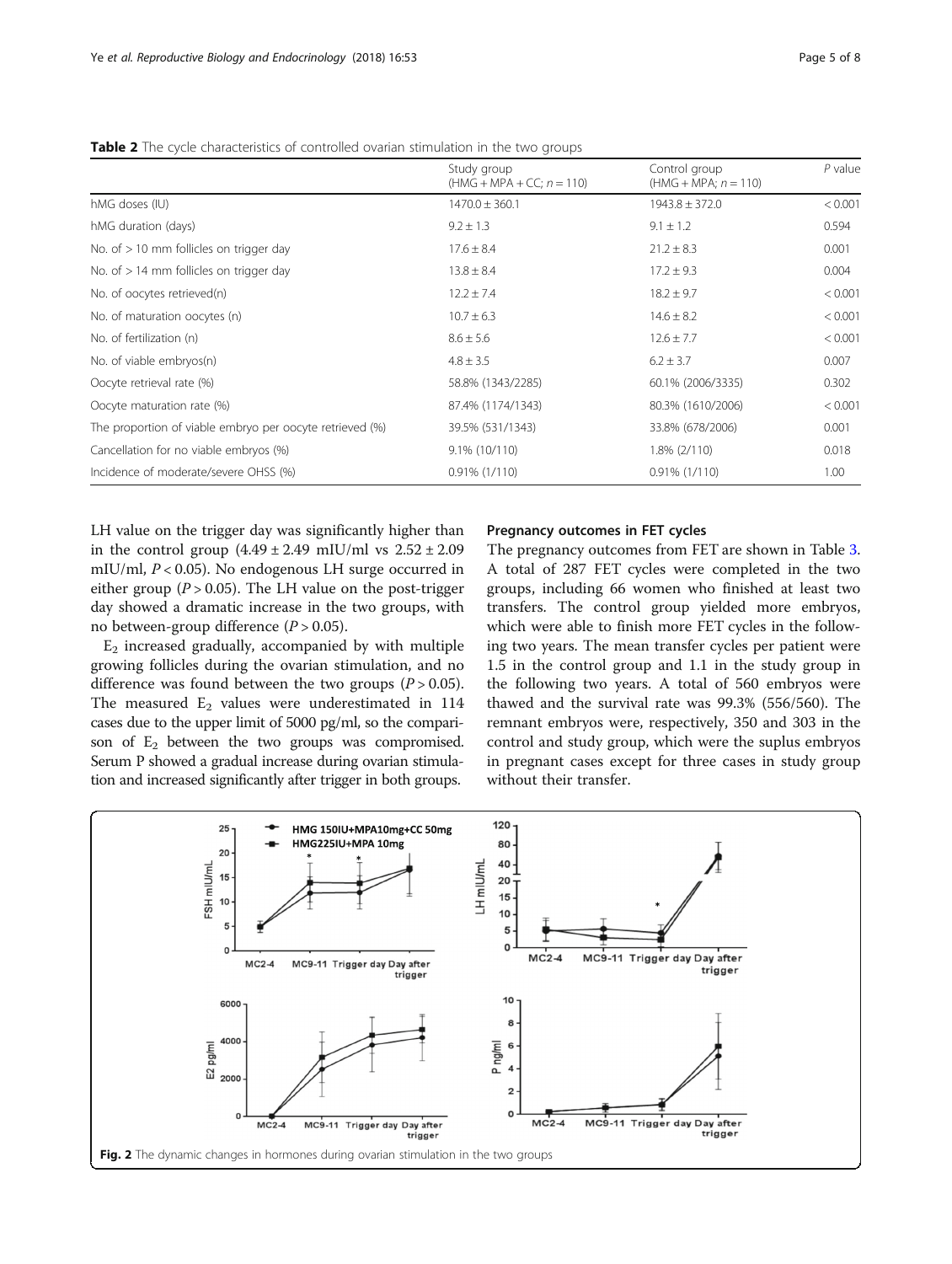<span id="page-5-0"></span>Table 3 Pregnancy and live birth outcomes after FET

|                           | Study group<br>(HMG/MPA/CC) | Control group<br>(HMG/MPA) | Risk Ratio (95% CI) | $P$ value |
|---------------------------|-----------------------------|----------------------------|---------------------|-----------|
| Rates per embryo transfer |                             |                            |                     |           |
| Clinical pregnancy rate   | 73.9%(88/119)               | 62.5%(105/168)             | 1.70 (1.02, 2.85)   | 0.042     |
| Implantation rate         | 52.2%(119/228)              | 42.7%(140/328)             | 1.47(1.04, 2.06)    | 0.027     |
| Ectopic pregnancy rate    | $1.1\%(1/88)$               | $1.9\%(2/105)$             | 0.59(0.05, 6.64)    | 0.667     |
| Miscarriage rate          |                             |                            |                     |           |
| Early miscarriage         | $9.1\%(8/88)$               | 12.4% (13/105)             | 0.71(0.28, 1.79)    | 0.465     |
| Later miscarriage         | $6.8\%(6/88)$               | 5.7%(6/105)                | 1.21(0.38, 3.89)    | 0.752     |
| Ongoing pregnancy rate    | 66.4%(79/119)               | 53.6%(90/168)              | 1.71(1.05,2.78)     | 0.030     |
| Live-birth rate           | 59.7%(71/119) <sup>a</sup>  | 49.4%(83/168) <sup>a</sup> | 1.52(0.94,2.44)     | 0.086     |
| Rates per participant     |                             |                            |                     |           |
| Ongoing pregnancy rate    | 71.8%(79/110)               | 81.8%(90/110)              | 0.57(0.30, 1.07)    | 0.079     |
| Live birth rate           | 64.5%(71/110) <sup>a</sup>  | 75.5%(83/110) <sup>a</sup> | 0.59(0.33, 1.06)    | 0.077     |
| Newborns                  |                             |                            |                     |           |
| Single birth (n)          | 50                          | 60                         |                     |           |
| Single birthweight (g)    | $3270.4 \pm 644.9$          | $3357.0 \pm 437.1$         |                     | 0.422     |
| Twin birth (n)            | 21                          | 23                         |                     |           |
| Twin birthweight (g)      | $2371.7 \pm 460.7$          | $2460.0 \pm 423.5$         |                     | 0.497     |

<sup>a</sup>3 pregnant women lost to follow up to live birth (2 in study group and 1 in control group)

The synchronization methods of endometrium and embryo were similar between the two groups. The ongoing pregnancy rate per transfer and the implantation rate were significantly higher in the study group (respectively, 66.4% vs 53.6%; 52.2% vs 42.7%, P < 0.05) but the live birth rate per transfer was comparable between two groups (59.7% vs 49.4%,  $P > 0.05$ ). Sixty-four women experienced twin pregnancies, including 6 women with vanishing syndrome. One triplet pregnancy occurred in each group, and both resulted in live births after operation of multifetal reduction. The proportions of multiple pregnancies, miscarriage and ectopic pregnancy were similar between groups  $(P > 0.05)$ . The cumulative ongoing pregnancy and live birth rate per patient were lower in the study group but did not reach the significant difference (respectively 71.8% vs 81.8%; 64.5% vs. 75.5%;  $P > 0.05$ ).

All newborns were examined with no congenital malformation except that oesophageal atresia was found in one baby of the control group and ventricular septal defect in one of the twin babies of the study group.

# **Discussion**

Milder stimulation, with its advantages of patient-friendliness, is a good solution for producing an acceptable pregnancy outcome and eliminating OHSS for high responders. This retrospective cohort trial demonstrated that the milder PPOS with CC led to lower oocyte yields and suboptimal pregnancy outcomes compared to the

standard PPOS protocol in PCOS women, and the incidence of OHSS was low in both groups (0.91%).

In contrast to the standard protocol of HMG/MPA, the combination protocol of HMG/CC/MPA showed the characteristics of milder stimulation, such as fewer oocytes, fewer embryos, and a higher cancellation rate for non-transferrable embryos, but the harvested embryos showed good developmental potential in terms of implantation rate. This protocol led to fewer oocytes at the cost of low gonadotropin consumption. Serum FSH in mid-follicular phase was slightly lower in the CC combination protocol. The extent of ovarian stimulation may be regulated by using low dose of gonadotropin and CC, which leaves much flexibility for controlled ovarian stimulation. Although the proportion of viable embryos per retrieved oocyte was better in the CC combination protocol (39.5% vs 33.8%), the number of viable embryos was less than the 1.5 embryos from the standard protocol. The total number of transferrable embryos originating from the CC group was significantly lower, meaning the milder CC combination stimulation yielded suboptimal pregnancy outcomes compared with the standard protocol. But these results from a CC combination regimen may provide a new insight for develop a more patient-friendly protocol for PCOS women.

One of the strengths of this trial is that it verified the feasibility of CC co-administration in the PPOS protocol in PCOS women. Our results showed that the endogenous LH was well-suppressed during ovarian stimulation, and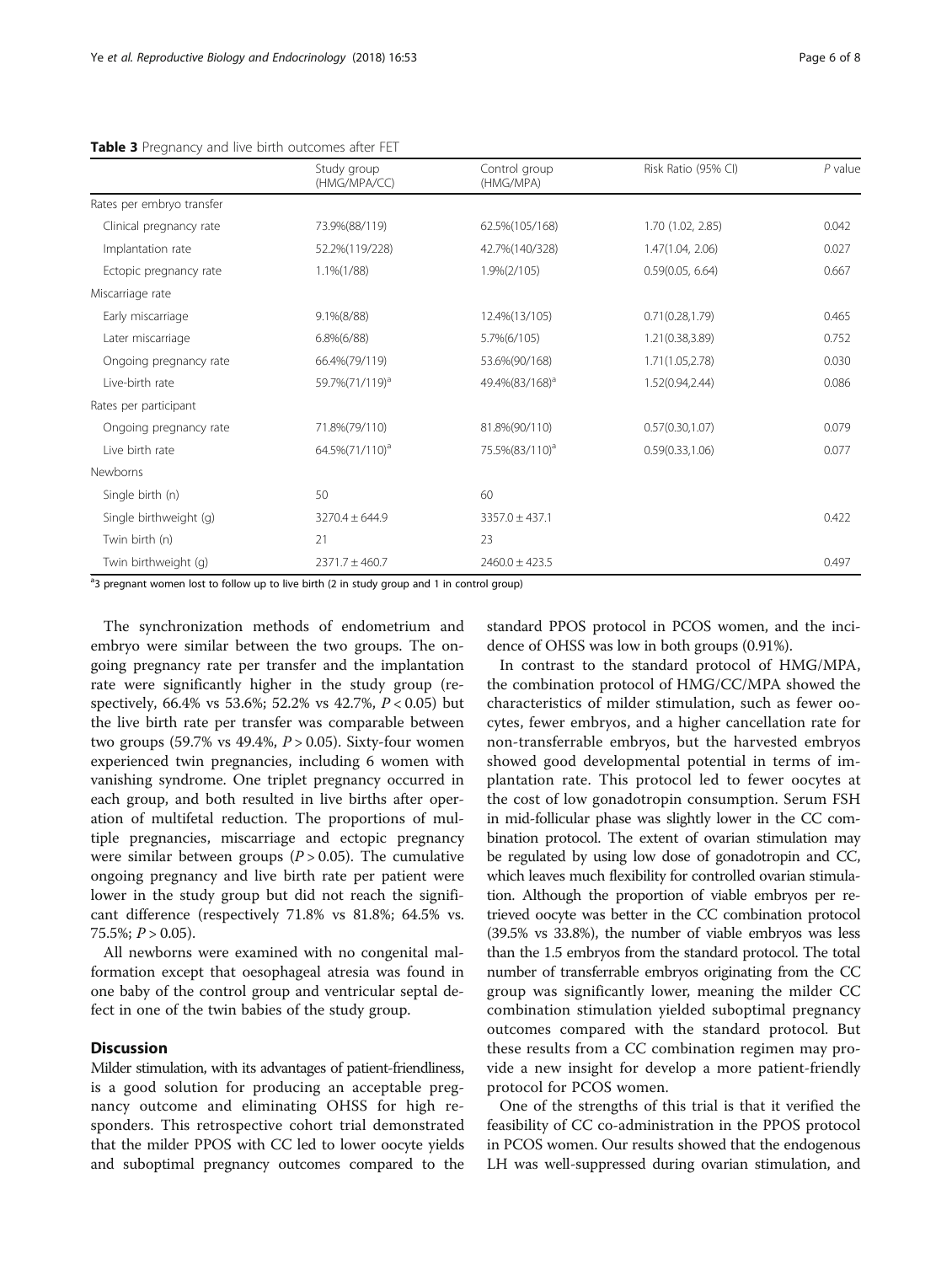<span id="page-6-0"></span>no spontaneous LH surge occurred in either group. CC increased endogenous gonadotropin secretion by blocking oestrogen's negative feedback mechanism [\[11](#page-7-0)], as evidenced by a relatively higher LH level during the stimulation with CC in this trial. More important, no spontaneous LH surge occurred even with the relatively higher LH, which indicated that P's suppression of pituitary function was still dominant. This phenomenon has also occurred in normo-ovulatory women using a CC combination protocol of PPOS [\[18\]](#page-7-0). These data indicate that, although CC and progesterone have separate action sites and pathways, the changed LH trend was the result of their collaborative action, so the two drugs may act independently and have the possibility to act collaboratively.

In PCOS women, multiple follicle growth in controlled ovarian stimulation leads to a higher risk of OHSS due to the higher sensibility and exaggerated response to gonadotropins. The incidence of moderate or severe OHSS in PCOS women is approximately 3.0 to 8.0% [[5](#page-7-0), [19](#page-7-0)]. Therefore, it is important to decide the initiating gonadotropin dosage to avoid OHSS. The goal of the CC combination protocol using a low dose of initiating gonadotropin is to maximize the advantages of CC administration. Although CC milder stimulation has the theoretical advantages of a low risk of OHSS, less gonadotropin consumption, and avoiding the resource wastage of cryopreserving more embryos, but in this trial, only 0.91% of patients had OHSS, with no difference between the two groups. This is due to multiple preventive treatments used in this trial: 150–225 IU HMG initiation, a co-trigger using GnRHa and low-dose hCG and a freeze-only strategy. The current data indicate that CC made it possible to reduce the gonadotropin initiating dose in the PPOS protocol in PCOS women, which is helpful to establish a new, milder stimulation regimen with CC and yields an acceptable pregnancy outcome with the benefit of lower gonadotropin dosage.

It is worth noting that most PCOS women in China have a relatively low BMI. The proportion of higher-BMI  $(> 25 \text{ kg/m}^2)$  women among PCOS patients is approximately one third. Previous studies reported an association between obesity and an increased gonadotropin requirement [[20,](#page-7-0) [21\]](#page-7-0), so we must be cautious about generalizing our conclusions, especially on the choice of the HMG initiating dose for obese PCOS women. This trial had a relative small sample size, with insufficient power to compare the live birth rate and incidence of OHSS, so a large-sample, prospective randomized controlled trial using milder PPOS with CC is needed to further confirm our conclusions.

# Conclusions

This retrospective cohort trial showed that the milder PPOS protocol with CC in PCOS women led to lower oocyte yields and suboptimal pregnancy outcomes compared to the standard PPOS protocol. The two regimens both achieved a low incidence of OHSS. Milder PPOS with the CC combination regimen showed a higher cancellation rate in exchange for low gonadotropin consumption, but the proportion of viable embryos per oocyte and the implantation rate were higher. Our findings from this CC combination regimen provide a new insight for developing a more patient-friendly protocol for PCOS women.

### Abbreviations

AFC: Antral follicle count; CC: Clomiphene citrate; FET: Frozen embryo transfer; FSH: Follicle-stimulating hormone; ICSI: Intracytoplasmic sperm injection; IVF: In vitro fertilization; LH: Luteinizing hormone; MPA: Medroxyprogesterone acetate; OHSS: Ovarian hyperstimulation; P: Progestin; PCOS: Polycystic ovarian syndrome; PPOS: Progestin-primed ovarian stimulation

# Acknowledgements

We thank the entire staff of the Department of Assisted Reproduction, Shanghai Ninth People's Hospital, for their support in this trial.

#### Funding

This study was funded by the National Natural Science Foundation of China (grant numbers: 81671520 and 81571397) and the Natural Science Foundation of Shanghai (grant numbers: 16411963800).

#### Availability of data and materials

Data are not publicly shared; please contact the authors for data requests.

#### Authors' contributions

Dr. Sun, Dr. Ye and Dr. Chen were the chief investigators who completed the entire study, including procedures, conception, design and completion. Dr. Tian, Dr. Lyu and Dr. He were responsible for the collection of data. Dr. Ye and Dr. Chen analysed the data and drafted the manuscript together. Professor Kuang supervised the study. All authors participated in the ultimate interpretation of the study data and manuscript revisions. All authors read and approved the final manuscript.

#### Ethics approval and consent to participate

This study was approved by the Ethics Committee of Shanghai Ninth People's Hospital (Institutional Review Board) (No: 2014–94).

#### Consent for publication

All patients have provided their consent for the data to be used for research and publications.

#### Competing interests

The authors declare that they have no competing interests.

### Publisher's Note

Springer Nature remains neutral with regard to jurisdictional claims in published maps and institutional affiliations.

# Received: 23 March 2018 Accepted: 23 May 2018 Published online: 28 May 2018

#### References

- 1. March WA, Moore VM, Willson KJ, Phillips DI, Norman RJ, Davies MJ. The prevalence of polycystic ovary syndrome in a community sample assessed under contrasting diagnostic criteria. Hum Reprod. 2010;25:544–51.
- 2. Li R, Zhang Q, Yang D, Li S, Lu S, Wu X, Wei Z, Song X, Wang X, Fu S, Lin J, Zhu Y, Jiang Y, Feng HL, Qiao J. Prevalence of polycystic ovary syndrome in women in China: a large community-based study. Hum Reprod. 2013;28:2562–9.
- 3. Fulvia M, Rosa T, Francisca M, Coroleu B, Rodríguez I, Barri PN. Gonadotrophin-releasing hormone-antagonists vs long agonist in in-vitro fertilization patients with polycystic ovary syndrome: a meta-analysis. Gynecol Endocrinol. 2011;27:150–5.